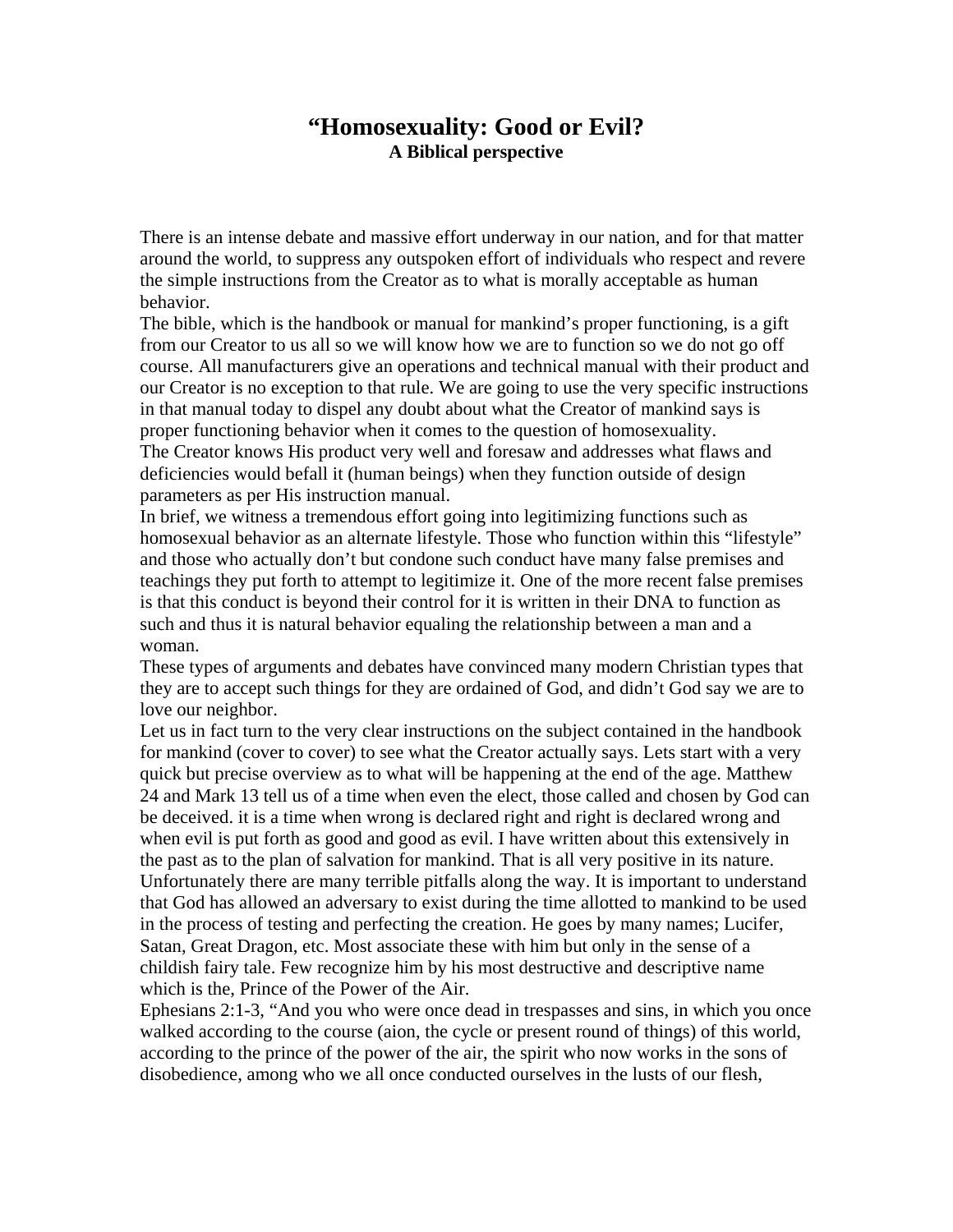fulfilling the desires of the flesh and mind, and were thus by nature children of wrath (took on Satan's spiritual nature) just as the others."

These very instructive scriptures should be a call to action for mankind to resist the deceptions that Satan, the prince of the power of the air, transmits to our minds to disobey the Creators instructions on how to properly function and conduct ourselves. Satan understands the whole purpose of the plan of salvation for mankind and as such he understands it will lead to his destruction. He is doing everything he is allowed to do to change that outcome for himself, his spiritual minions who rebelled with him, and mankind. I do stress "all he is allowed to do." God is allowing him to use his created spiritual powers to test us. This is all part of the plan for our growing in grace and knowledge. There is not one moment in time that the Father and the Son do not have complete oversight. This confuses many but that is a subject for another time.

God teaches us through patterns which run throughout the bible or as it may be called the handbook or manual for mankind.

Isaiah 28:9-10. Two very specific questions are asked and then two very specific answers are given as well as the Creators means and methods of doing so.

"Whom will He teach knowledge? And whom will He make to understand the message? Those weaned from milk! Those drawn from the breasts!

For precept upon precept, precept upon precept, line upon line, line upon line, here a little there a little."

Yes, our Creator has left us an operating manual and it is very specific as to how we are to function per our design. This understanding and instruction is written in patterns throughout the pages of the manual. Most of mankind does not understand this for they have been deceived by the prince of the power of the air to look to another way and another source of knowledge. Many of those who say they follow the biblical understandings do not put the time into the manual themselves but pay another to do it for them and thus conduct themselves as to their teachers understandings whether correct or not. The prince of the power of the air is very involved in that means and method of gaining understanding. That is the breast or bottle fed method. Let another prepare the meal for them instead of the individual sitting at the table and eating solid food with the Creator one on one. A major focus of the plan of salvation is to see who will grow and mature to a level at which they can do so with Christ one on one with no benefactor in between.

The origination of the homosexual mindset lies with the simple fact that as a created angelic being, Satan cannot reproduce after the angelic kind. No such thing exists in the angelic rehlm regardless of how much spin the deceivers apply to it. Satan abhors this condition for even the lowliest life forms on earth have the ability to procreate after their own kind. Let there be no doubt that Satan is the author of the homosexual mindset. It is according to his perverse sinning nature, which he took unto himself when he rebelled against God. You can read about that rebellion in many places throughout the manual but I suggest you start in Isaiah 14:12-17 and Ezekiel 28:11-18. These verses tell us about his creation, falling away, methods of operation, and eventual demise.

Let us put all this together with the very clear word of the Creator of mankind to see specifically what is said in the manual about homosexuality and if in fact it is embedded in the DNA composition and thus nature of man. To do so lets start in the beginning of the manual. Remember the Creator instructs us in patterns that run through the entire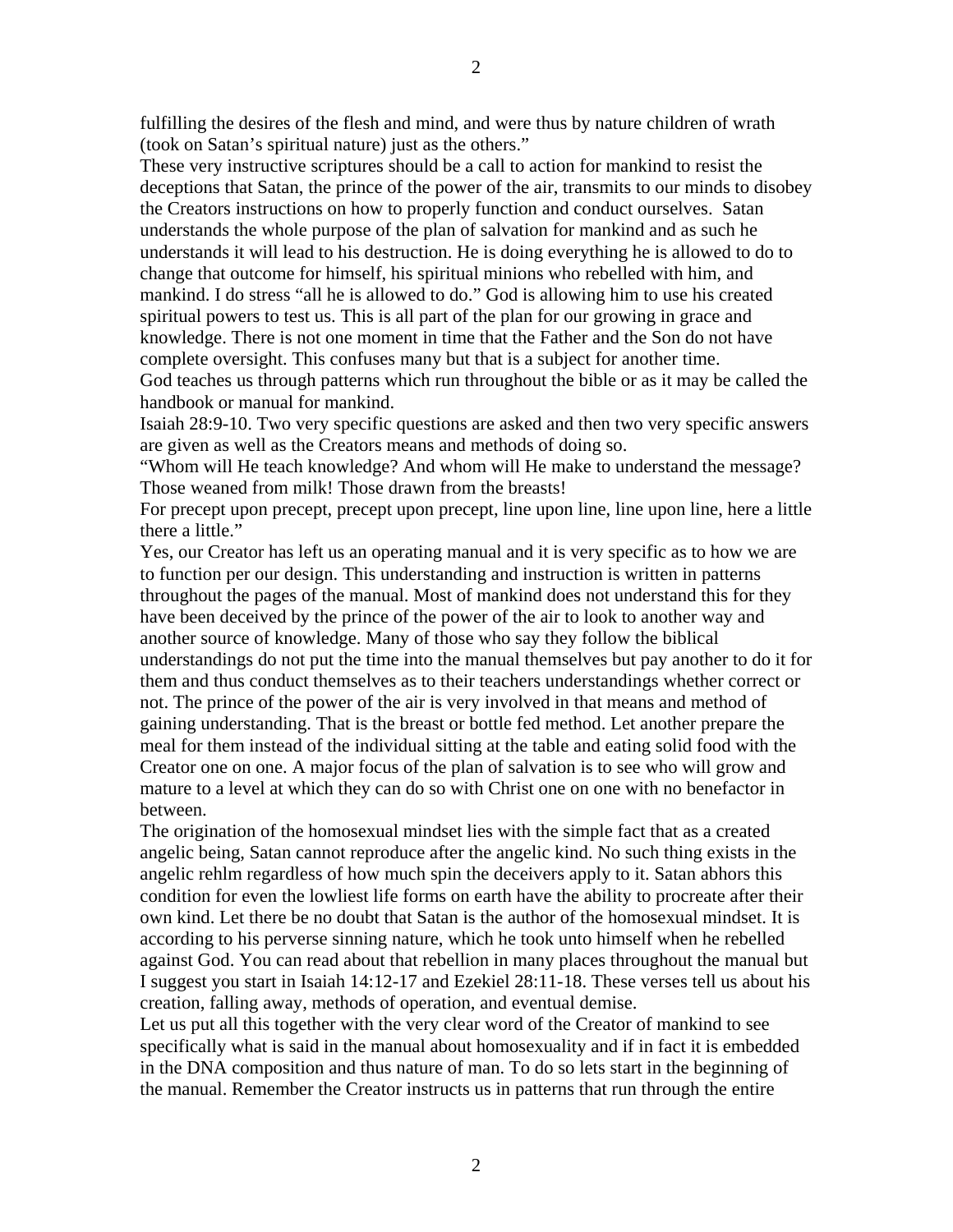manual. If it is not a pattern found in the word of God, it is not to be used as doctrine or instruction for growing in grace and knowledge.

Genesis 1:11-13,

"Then God said, Let the earth bring forth grass, the herb that yields seed, and the fruit tree that yields fruit according to its kind, whose seed is in itself, on the earth, and it was so.

And the earth brought forth grass, the Herb that yields seed according to its kind, and the tree which yields fruit, whose seed is in itself according to its kind. And God saw that it was good. And the evening and the morning were the third day."

Here we see God gave every type of herb, be it grass or otherwise, and every type of tree the ability to reproduce after its own kind. God said this was good!

Now in first Corinthians 15:13 we read that during the creation God made 4 distinct flesh types. "All flesh is not the same flesh, but one flesh of men, another flesh of beasts, another flesh of fish, and another of birds."

So lets see this as it is recorded in the manual.

Verses 20-23,

"Then God said, Let the waters abound with an abundance of living creatures, and let birds fly above the earth across the face of the firmament of the heavens. So God created great sea creatures and every living thing that moves, with which the waters abounded, according to their kind, and every winged bird according to their kind. And God saw that it was good.

And God blessed them, saying, Be fruitful and multiply, and fill the waters in the seas, and let the birds multiply on the earth.

So the evening and the morning were the fifth day."

Here we see two of the flesh types created and given the ability and command to reproduce after their own kind and to use this God given ability to be fruitful and multiply and fill all the earth. That is a definite pattern encoded into the creation and nature of these flesh types. We call this unbreakable desire to do so in them, instinct. They have no control over it. They do not "think" about it for it is part of their very being. Once again God said all this was good.

Now lets read about the remaining flesh types.

Genesis 1:24-25,

"Then God said let the earth bring forth the living creature according to its kind; cattle and creeping things and beasts of the earth; according to its kind, and it was so. And God made the beasts of the earth according to its kind, cattle according to its kind, and everything that creeps on the earth according to its kind. And God saw that it was good." The pattern being explained here is very clear to follow. Here we see each was to reproduce after its own kind. That is a command from the Creator not a suggestion. That means no mixing of seed of any of the species, be it plant or animal. Breaking this command is leading (and has led) to some terrible diseases and imbalances on the earth in the plant and animal kingdoms. It will intensify as a disobedient mankind steps up this unlawful and unrighteous behavior through technological "advances" and "inventions". We will see before we finish this study that the Creator actually addresses those who are "inventors" of such things. Of course these deceived inventors proclaim they are doing so for the well being of mankind. You need to follow the money to get to the truth of that.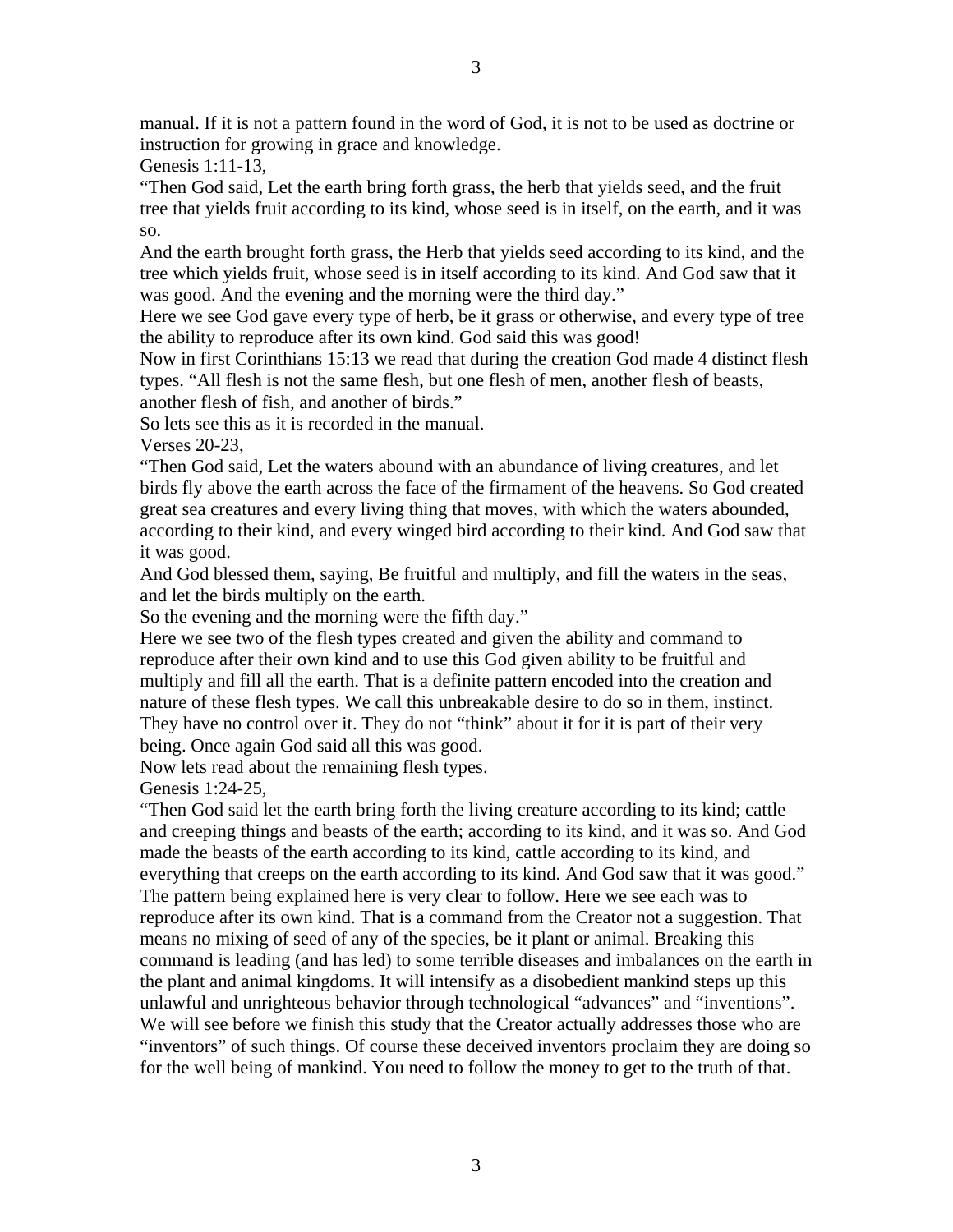Lets now read about the last day of creation before the Creator rested. Watch how many similarities we have with the other flesh types as to simple commands and patterns encoded into creation, but also notice the incredible differences as well. Genesis 1:26-31,

"Then God said, Let Us make man in Our image, according to our likeness; let them have dominion over the fish of the sea, over the birds of the air, and over the cattle, over all the earth and over every creeping thing that creeps on the earth."

Here in verse 26 we have one of the very basic and foundational principals and directives of the plan of salvation put in place by the Creator. It was all done with an incredible and awesome potential and outcome in mind and design. Here we see God clearly giving one flesh type dominion over all the other flesh types. But it didn't end there. God also gave mankind dominion over all the earth and all that existed on it and thus in it. This is very important to understand as to our purpose here on earth. This instruction comes prior to the rest of what we are to read about the creation on day 6.

We are also told here in verse 26 that we are created in the image and likeness of the God kind. To most who do not read nor understand about the plan of salvation that comes as a shock or is completely meaningless. The reason we are created as such is something all mankind needs to understand. I as well as others have written about it extensively. The image and likeness here is not just referring to the way we look but the way we are to

function as well. Mankind is different from every other flesh type in this regard. Scriptures tell us that God placed a spirit in man (1 Cor 2:11, Job 32:8, Eccl 12:7), which allows us to function on a much higher plain of existence than the other flesh types. They function according to instinct, we function according to the spirit in man, which allows us to think about and make moral decisions. That is why we were given dominion over all the earth and what is on it. It is our testing grounds for a much high level of existence, which awaits those who are successful at fulfilling the requirements, which God clearly articulates in the manual for mankind, which we call the bible.

Much of this is a mystery to this perverse and wicked generation. The prince of the power of the air is working very hard to attempt to conceal and deceive what God has set in motion. Once again I reiterate that Satan can only work within the parameters, which God has set in place.

Another major truth and pronouncement here in verse 26 is also very clear to see. God said "let Us make man in Our image, according to Our likeness." There is more than one here involved in this creation. In fact there are two beings involved! Under this current covenant we find ourselves in we know them as the Father and the Son. They are the "Us" and the "Our" of creation. Only one of them carried out the actual work after the decision was initially made. Not unlike what happens after a man and a woman decide to have a child. The decision is made followed by a union as one and then the woman is utilized to have the child form and grow in her womb. It takes two! The one who did the work of creating is revealed to us in John 1:1-4 and 14. We call Him Jesus but He goes by many other names as well.

John 1:1-4,

"In the beginning was the Word and the Word was with God, and the Word was God. He was in the beginning with God. All things were made through Him and without Him nothing was made that was made. In Him was life, and the life was the light of men."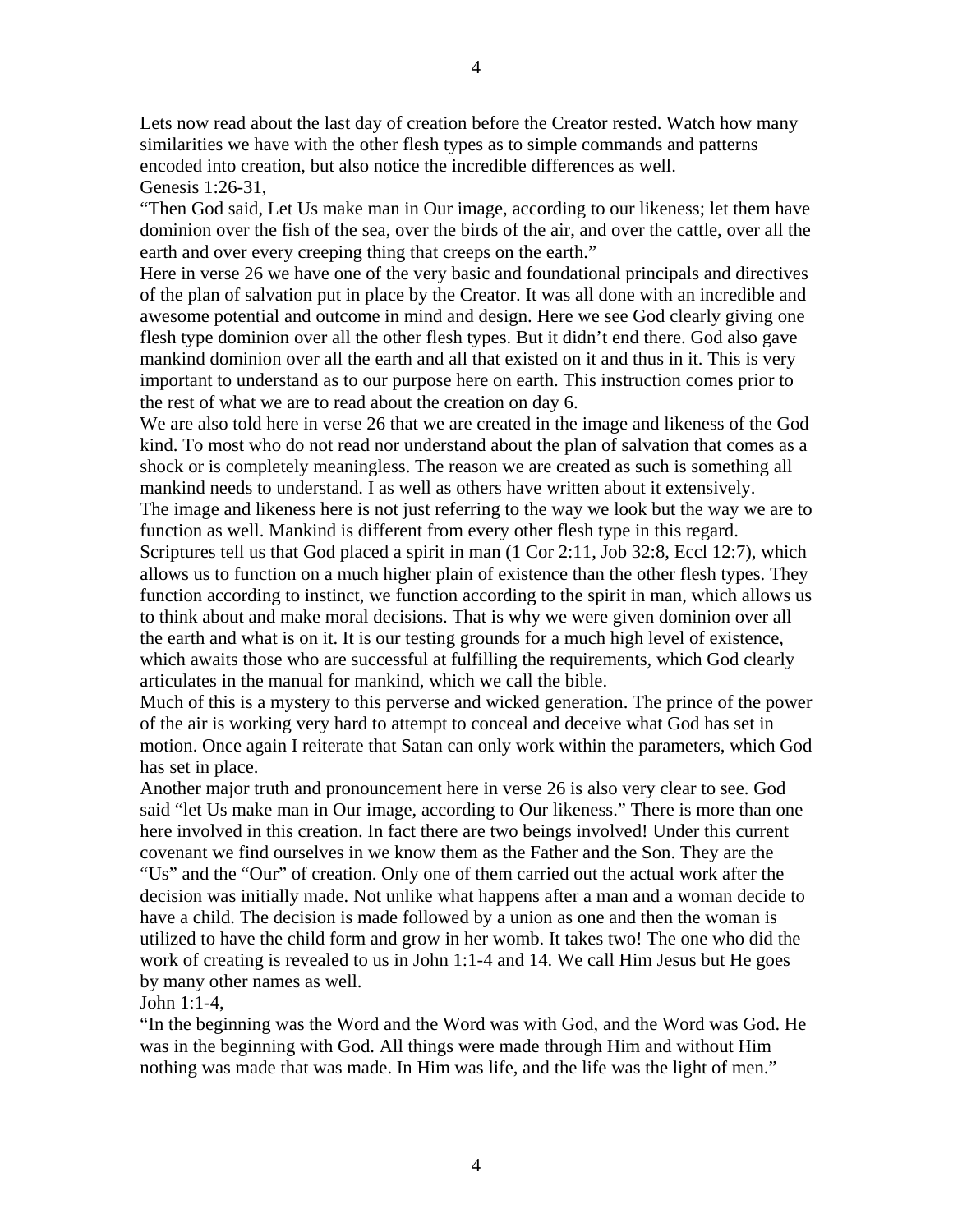Verse 14, "And the Word became flesh and dwelt among us and we beheld His glory, the glory of the only begotten of the Father, full of grace and truth."

Lets add Rev 19:12-13 to it so there is no confusion as to who it is. "His eyes were like a flame of fire, and on His head many crowns. He had a name written that no one knew except Himself. He was clothed with a robe dipped in blood, and His name is called, The Word of God."

We also read that one of His purposes in these covenant times was to reveal the Father the other part of the Us and Our to mankind (Matt 11:27 and Luke 10:22).

One of Satan's greatest efforts is being put into confusing mankind as to who is God and what They are, let alone Their purpose for our creation. The Hebrew word for God is Elohim. That is a plural word because it addresses God as being more that one being. Satan has had a hay day mixing that all up and down. Creation tells us in its very pattern that it takes two flesh types male and female to reproduce after their own kind. Genesis 1:27,

"So God created man in His image; in the image of God He created him, male and female He created them."

Here we see the Word (that member of the Elohim or Gods) who carried out the combined decision to make man after Their image and likeness. He (the Word) made them male and female for the purpose of reproducing.

Now we hear God reiterate this all again in verse 28. "Then God blessed them, and God said, be fruitful and multiply; fill the earth and subdue it; have dominion over the fish of the sea, over the birds of the air, and over every living thing that moves on the earth." Satan has been very influential in perverting all of this in the minds of much of mankind. It isn't just confined to homosexuality, as we will see. However he has been allowed to do so with a purpose in mind as to the eventual outcome of the plan of salvation. Verses 29-30,

"And God said, See I have given you every herb that yields seed which is on the face of all the earth, and every tree whose fruit yields seed; to you it shall be food. Also to every beast of the earth, to every bird of the air, and to everything that creeps on the earth, in which there is life, every green herb for food; and it was so."

It is important to notice here that the Creator gave every herb with life in itself, in its fruit, to all the flesh types, which are on the earth.

"Then God saw everything that He had made, and indeed it was VERY GOOD. So the evening and the morning were the sixth day."

Very good here speaks volumes. The Hebrew is mo'ed towd. Strongs says of very; "wholly or vehemently". In other words completely good.

The Brown Driver Briggs says specifically of this verse; "God saw all that He had made and it was excellent."

So we can see here that the intensity of these Hebrew words equate to "vehemently excellent."

We also read in verses 22 and 28 that God "blessed them."

It is easy to see that God created all this sin free. Sin entered in later with Satan deceiving Eve, and then Adams outright sin. The creation was very good or vehemently excellent in its makeup and composition. There was no evil in it then, but today, after 6000 years of Satan practicing his trade we see evil abounding. There was no sin or evil in the pattern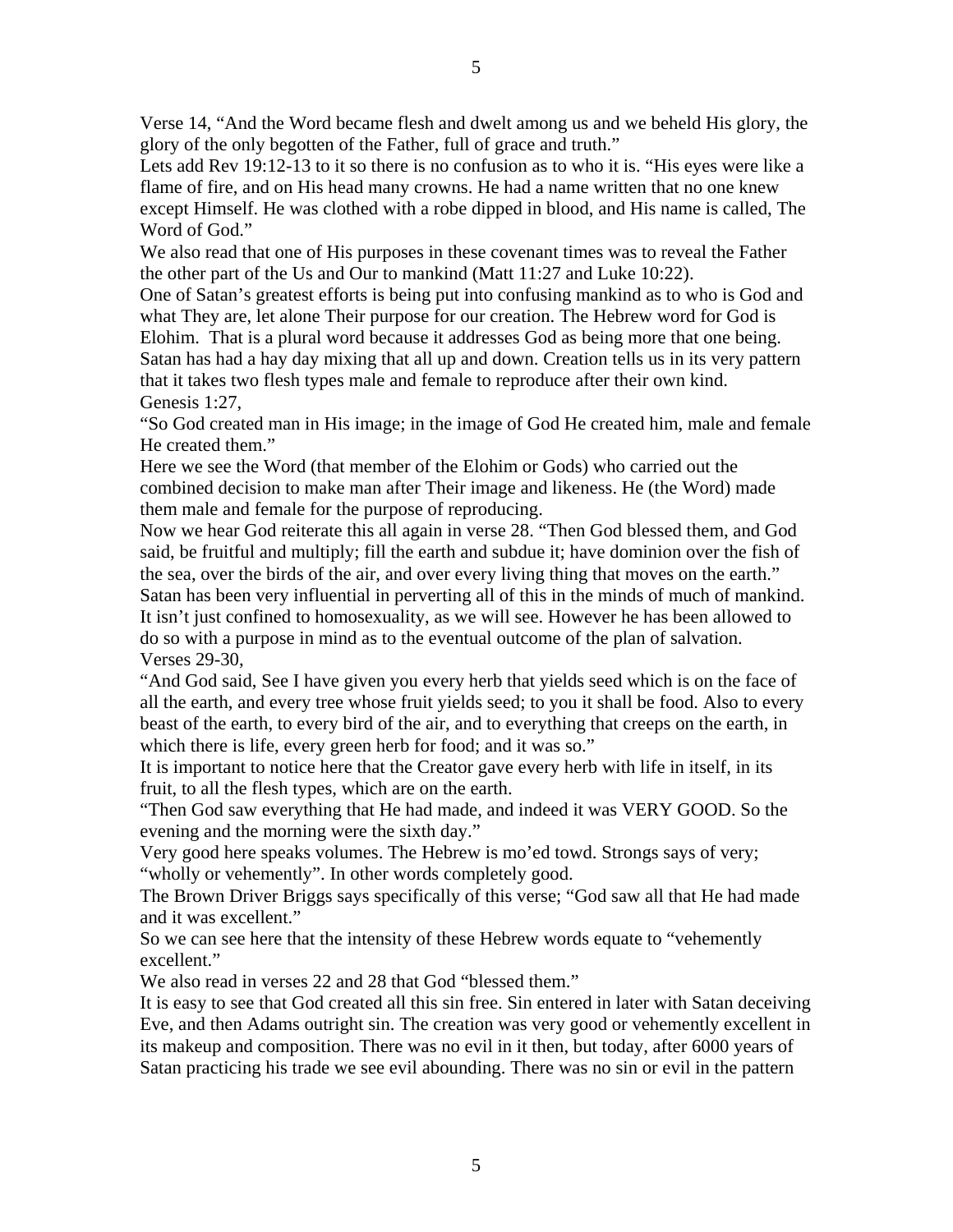of reproduction at the beginning or in the command to be fruitful and multiply or for that matter in mankind having dominion over all the earth.

As I stated earlier Satan has no power to reproduce after his kind. This part of the actual physical creation actually mocks him in his demented mind. It also infuriates him! So anything he is allowed to broadcast to mankind as the prince of the power of the air to deceive mankind on this part of creation he does with all vengeance and intensity. That is the very reason why homosexuality is consuming the minds of men today which is close to the end of the age allotted to mankind. Satan knows his time is short but his intense vanity will not allow him to repent. Instead, he tries as hard as he can to pervert the creation, to lead it astray from Gods designed purposes.

Satan is the author of the dead function of homosexuality. It has never and will never be a part of the spiritual plan of salvation. It is completely empty and a lie in its very function and nature. It has no hope in it! It is contrary to the commands, which God blessed and set in motion. It represents the futility and emptiness of its author and is according to his very tormented nature.

The scriptures have a lot to say about this abominable behavior. Let us jump to the end of the manual now to see what God has said about it in the time of the judgment of all mankind after the general resurrection which is rehearsed once a year in what is called the feast of the Last Great Day.

Revelation 21:8,

"But the cowardly, unbelieving, abominable, murderers, sexually immoral, sorcerers, idolaters, and all liars shall have their part in the lake which burns with fire and brimstone, which is the second death."

All mankind will be judged according to their works and then given the opportunity to repent. However, there are actually some who will decide not to do so, they completely reject God and the plan, as well as the rules of the plan, and then they are relieved of their existence.

I Corinthians 6:9-11 states, "Do you not know that the unrighteous will not inherit the kingdom of God. Do not be deceived. Neither fornicators, nor idolaters, nor adulterers, nor homosexuals, nor sodomites, nor thieves, nor coveters, nor drunkards, nor revilers, nor extortioners will inherit the kingdom of God.

But such were some of you. But you were washed, but you were sanctified, but you were justified in the name of the Lord Jesus and by the spirit of our God."

We are told in Acts 2:38 that we are to repent, then be baptized (washed clean) of the evil we have committed, and then receive the spirit of God, which then assists the spirit all men have in them to overcome and do what is morally good and not evil.

Verse 18 here in 1 Corinthians 6 tell us, "Flee sexual immorality. Every sin that a man does is outside the body, but he who commits sexual immorality (in any of its forms) sins against his own body."

This is because the act of becoming one has a purpose ordained by God at creation. It is to become fruitful and multiply as one. Homosexuality, adultery, harlotry, and all such deviant behavior sins against that ordained purpose of God. All of these behaviors as well as fornicators and pedophiles makes Satan very happy. In his vain mind he actually thinks he is succeeding in his attempt to derail the plans and purposes of God. He in actuality is being used to complete the understanding of mankind as to what is to be considered good and evil.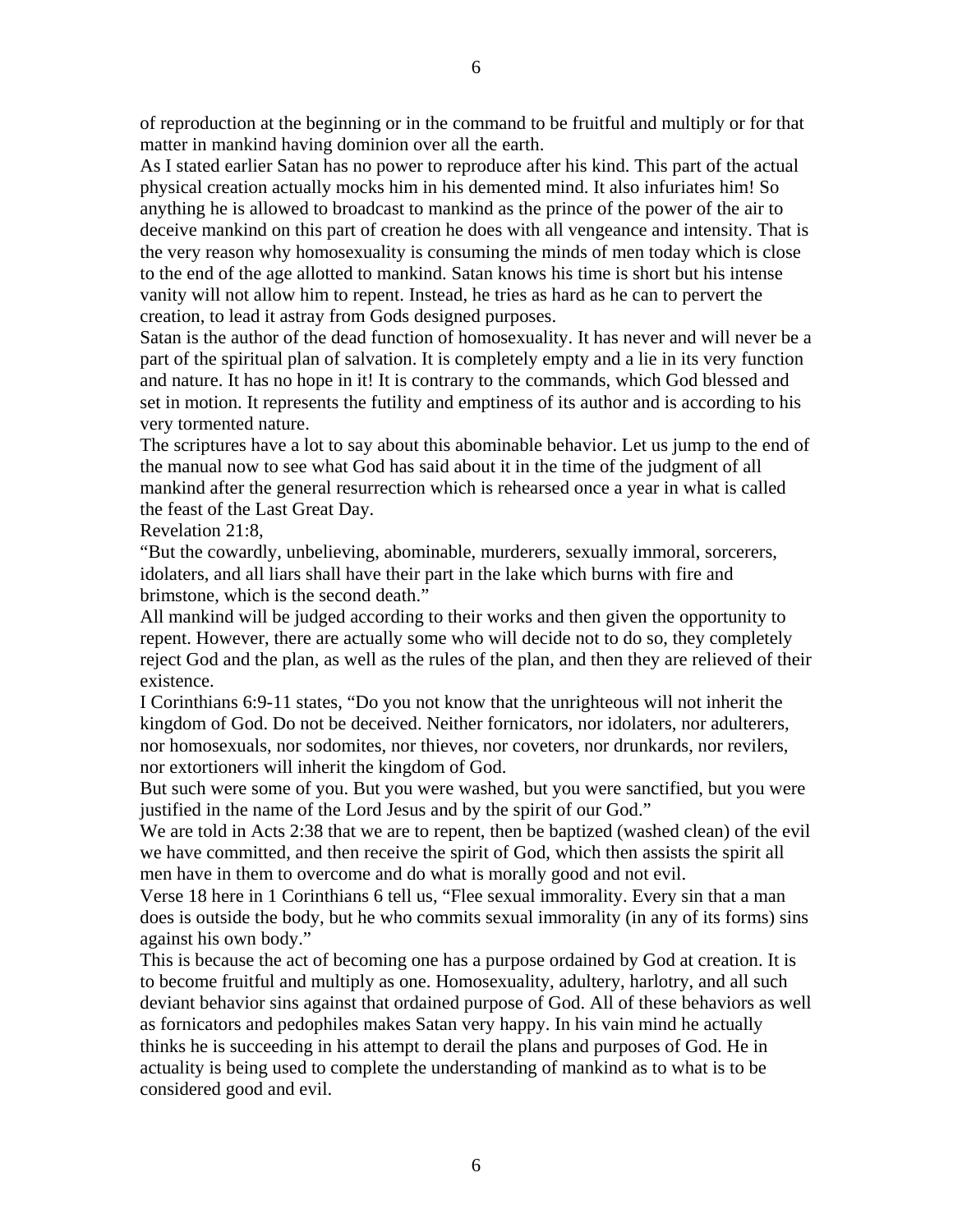Satan and his many minions would have us believe that homosexuality is beyond ones control, that it is not a deviant, abominable behavior, for it is part of mankind's created nature. Just think if that were true all the other deviant behavior listed with it in the prior scriptures we have read would be outside of mans control because they were created in us. That equates to, "its Gods fault!" for They made us this way. That would mean the Creators condemned us all to death without any chance at all, for how do you repent of something that is created in you. So just think, it's not our fault if we are fornicators, idolaters, adulterers, homosexuals, sodomites, thieves, coveters, drunkards, revilers, or extortioners for we were made that way by God. That my friends is why revelation 21:8 also adds cowardly and unbelievers to the list of candidates to the lake of fire. We all have choices to make and that is a part of the time of testing we all have. All mankind has been given the operators manual for functioning (Matt 24:14) and needs to have the character to read it and accept it for what it is.

Under the writings of the first covenant scriptures we read very clear commands being articulated.

Lev 18:22-23,

"You shall not lie with a male as with a woman. It is an abomination. Nor shall you mate with any beast, to defile yourself with it. Nor shall any woman stand before a beast to mate with it. It is perversion."

Chapter 20:13,

"If a man lies with a male as he lies with a woman, both of them have committed an abomination. They shall surly be put to death. Their blood is upon them."

There is a lot more we could turn to but I think one more section of scripture will sum all this subject up and put it completely into a biblical perspective of God.

Romans the first chapter says it all in summation.

Verses 16-17,

"For I am not ashamed of the gospel of Christ, for it is the power of God unto salvation for everyone who believes, for the Jew first and also the Greek. For in it the righteousness of God is revealed from faith to faith; as it is written, the just shall live by faith." Oh yes, we are to believe the righteous word of God, the gospel of Christ, who is the Word of God, and not be ashamed of any part of it. This gospel represents Christ and is the same yesterday (first covenant), today (second covenant), and forever (the kingdom) as we are instructed in Hebrews 13:8. We do live by the faith once delivered. It is not being rewritten over and over again by deceivers functioning under the prince of the power of the air. Our instructions as how we are to function are found throughout it, here a little, there a little, Line upon line, precept upon precept. Verse 20,

"For since the creation of the world His invisible (attributes or purposes) are clearly seen, being understood by the things that are made, even His eternal power and Godhead (divine nature), so that they are without excuse."

We have seen what the Creators have placed in creation, markers to be clearly seen as to Their desired patterns and functions and purposes. Mankind was created in the image and likeness of God, with the look of God as well as the ability to make moral decisions and develop the very character of God. We all have choices to make, moral and otherwise. This separates us from the other 3 flesh types in spite of what deceivers of this age try to spin. We have free moral agency! God has made this pattern so clear and simple to see in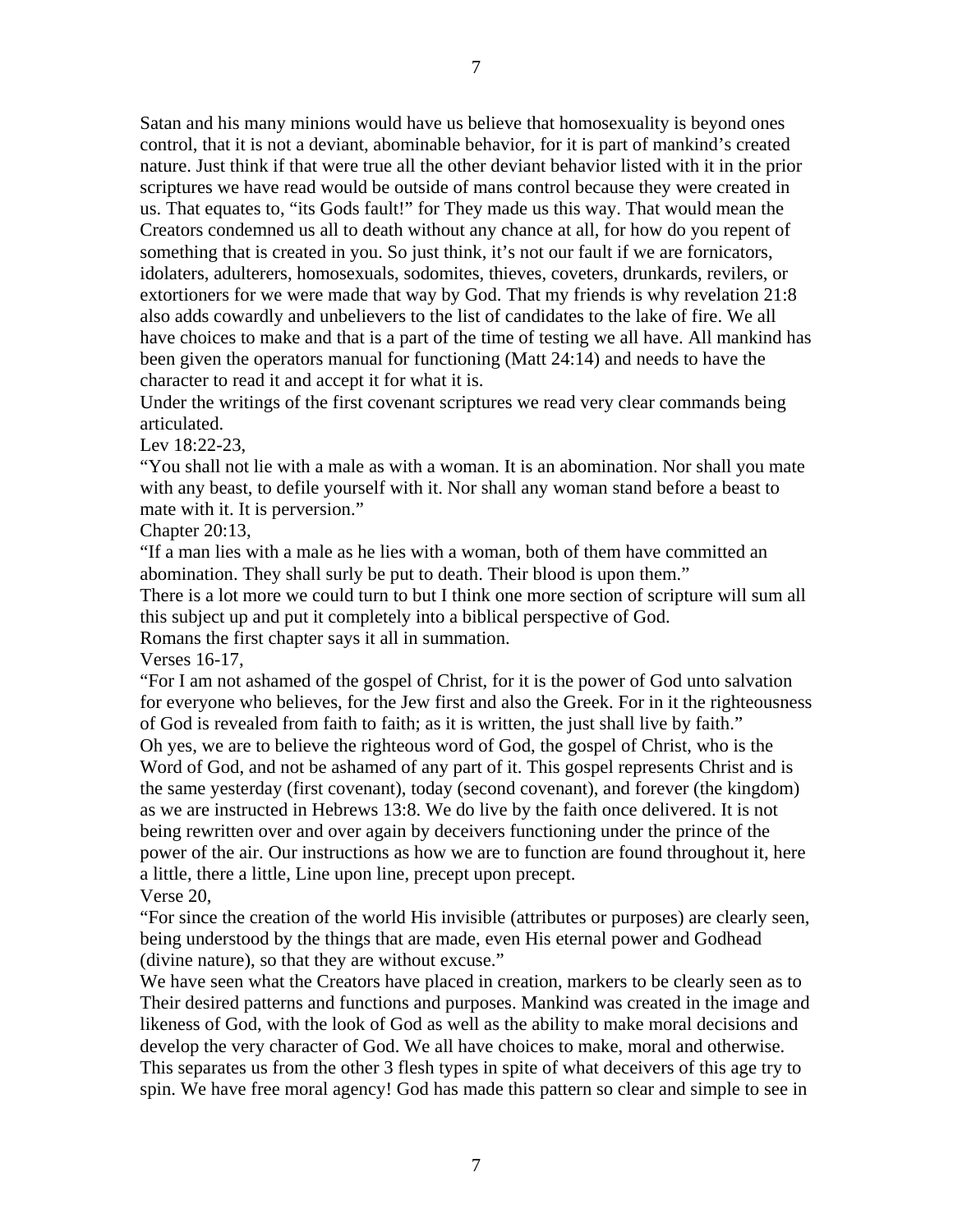scripture there is no excuse in deviating from it. Lets continue and see whom God focuses on first.

Verses 21-25,

"because although they knew God, they did not glorify (Him) as God, nor were thankful but became futile in their thoughts (listened to the prince of the power of the air) and their foolish hearts were darkened. Professing to be wise, they became fools and changed the glory of God into an image (statue) made like corruptible man, and birds, and four footed beasts, and creeping things. Therefore God also gave them up (let them do what they desired) to uncleanness, in the lusts of their hearts, to dishonor their bodies among themselves, who exchanged the truth of God for the lie (of Satan) and worshipped and served the creature rather than the Creator who is blessed forever. Amen."

Now let there be no doubt how they dishonored themselves and the plan of salvation. Verses 26-27,

"For this reason God gave them up (allowed them to practice) to vile passions. For even their women exchanged the natural (according to creation) use for what is against nature. Likewise also the men leaving the natural use (that ordained by God) of the woman and burned in their lusts for one another, men with men committing what is shameful, and receiving in themselves the penalty of their error what was due."

Death is the penalty of such actions and even if they escape it in this life they will not in the resurrection unto judgment when every man and woman will be judged according to their own works (Rev 20:12-13). God clearly instructs us His creation that such perverted behavior was not a part of our creation or our nature.

But their abominable behavior did not stop with perverted sexual acts. Verses 28-31,

"And even as they did not like to retain God in knowledge, God gave them over to a debased mind, (that of Satan) to do things which are not fitting; being filled with all unrighteousness (or law breaking) sexual immorality, wickedness, covetousness, maliciousness, full of envy, murder, strife, deceit, evil mindedness, whisperers, backbiters, haters of God, violent, proud, boisterous, inventors of evil things, disobedient to parents, undiscerning, untrustworthy, unloving, unforgiving, unmerciful."

All of these are characteristic traits of Satan the devil. They are his thoughts, which he has the ability to broadcast into our minds. That is the mind God allows the unbeliever to be given over to.

Verse 31,

"who knowing the righteous judgment of God, that those who practice such things are worthy of death, not only do the same but also approve of those who practice them." Did we get that! Not only those who practice these vile attributes of the devil are guilty of them but also those who approve of those who practice them.

No follower of Christ is to condone any of these vile things including all sexual immorality. These are not the mind of God but of the debased mind of the prince of the power of the air. They are all choices, which should be resisted and rejected. God has given us the necessary tools to do so. To condone such personal deviant behavior is also abominable to God.

We are not to condone evil but to expose it for what it is, regardless of the price we may have to pay to the rulers of this age.